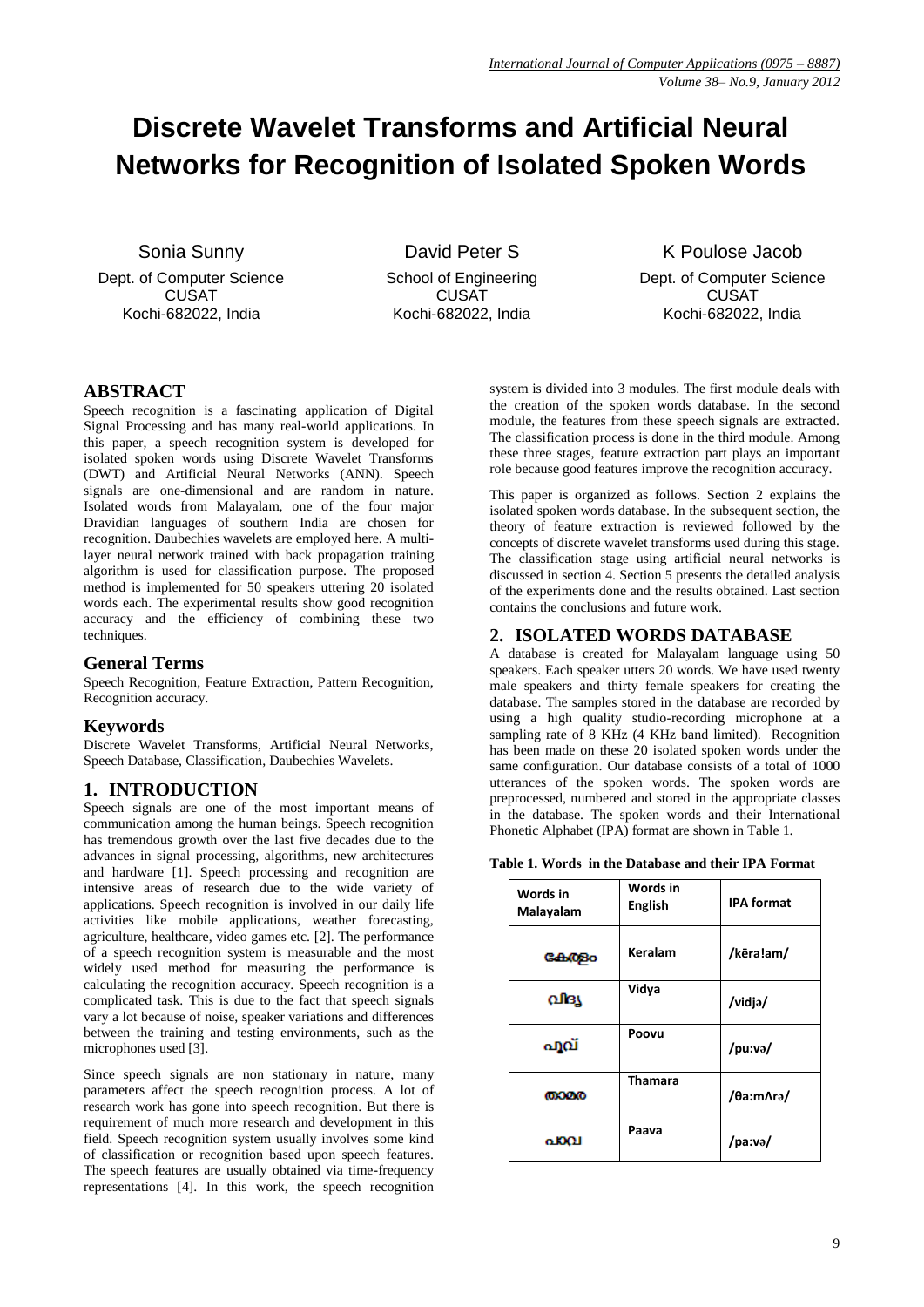| ഗീതം                     | Geetham | /gi: $\theta \Lambda m/$ |
|--------------------------|---------|--------------------------|
| പ്ത്രം                   | Pathram | /pΛθram/                 |
| ദയ                       | Daya    | /ð Aja/                  |
| ചിന്ത                    | Chintha | /tʃinθA/                 |
| കടൽ                      | Kadal   | /k/d/l/                  |
| ഓണം                      | Onam    | /aun/m/                  |
| ചിരി                     | Chiri   | /tʃiri/                  |
| വീട്                     | Veedu   | /vi:də/                  |
| കട്ടി                    | Kutti   | /kuti/                   |
| മരം                      | Maram   | /m/\ram/                 |
| മയിൽ                     | Mayil   | /m/iil/                  |
| <b>GADA</b> <sub>0</sub> | Lokam   | /lauk/m/                 |
| മൗനം                     | Mounam  | /maunam/                 |
| വെള്ളം                   | Vellam  | /ve!!Am/                 |
| aram                     | Amma    | /AmmA/                   |

## **3. FEATURE EXTRACTION MODULE**

Feature extraction is the process of extracting the relevant features from speech signals for further processing. During feature extraction, the short-time temporal or spectral parameters of speech are extracted and those features relevant for classification are retained. It is one of the important components of any type of recognition systems because the recognition accuracy depends on the features extracted. Researchers have experimented with many different types of methods for use in speech recognition. Most of the speechbased studies are based on Fourier Transforms (FTs), Short Time Fourier Transforms (STFTs), Mel-Frequency Cepstral coefficients (MFCCs), Linear predictive Coding (LPCs), and prosodic parameters. Literature on various studies reveals that in case of the above said parameters, the feature vector dimensions and computational complexity are higher to a greater extent. Moreover, many of these methods accept signals stationary within a given time frame. So, it is difficult to analyze the localized events correctly.

#### **3.1 Discrete Wavelet Transforms**

A wavelet can be thought of as an extension of the classic Fourier transform to overcome the resolution problem. A wavelet transform works on a multi-scale basis instead of a single scale time or frequency basis. Wavelet transform decomposes a signal into a set of basic functions called wavelets. The Discrete Wavelet Transform (DWT) is any

[wavelet transform](http://en.wikipedia.org/wiki/Wavelet_transform) for which the [wavelets](http://en.wikipedia.org/wiki/Wavelet) are discretely sampled and is a special case of the wavelet transform that provides a compact representation of a signal in time and frequency that can be computed efficiently. It is a relatively recent and computationally efficient technique for extracting information about non-stationary signals like audio. The wavelet transform is a multi- resolutional, multi-scale analysis, which has been shown to be very well suited for speech processing. The extracted wavelet coefficients provide a compact representation that shows the energy distribution of the signal in time and frequency. Pattern recognition rate is improved by this method. The purpose of using the DWT is to benefit from its localization property [5] in the time and frequency domains. The Discrete Wavelet Transform is defined by the following equation.

$$
W(j, K) = \sum_{j} \sum_{k} X(k) 2^{-j/2} \Psi(2^{-j}n - k)
$$
 (1)

Where  $\Psi$  (t) is the basic analyzing function called the mother wavelet. The functions with different region of support that are used in the transformation process are derived from the mother wavelet. DWT is used to obtain a time-scale representation of the signal by means of digital filtering techniques. The original signal passes through two complementary filters, namely low-pass and high-pass filters. In speech signals, low frequency components known as the approximation coefficients h[n] are of greater importance than high frequency signals known as the detail coefficients  $g[n]$  as the low frequency components characterize a signal more than its high frequency components [6]. The wavelet decomposition tree is shown in figure 1.



**Figure 1. Wavelet decomposition tree**

The low frequencies sequence of the first level forms as an input to the second stage. The discrete time domain signal is subjected to successive low pass filtering and high pass filtering to obtain DWT [5]. This algorithm is called the Mallat algorithm [7]. At each decomposition level, the half band filters produce signals spanning only half the frequency band. The filtering and decimation process is continued until the desired level is reached. The main advantage of the wavelet transforms is that it has a varying window size, being broad at low frequencies and narrow at high frequencies, thus leading to an optimal time–frequency resolution in all frequency ranges [8]. The DWT of the original signal is then obtained by concatenating all the coefficients starting from the last level of decomposition. Though it is possible to decompose the high frequency and low frequency components as in the case of wavelet packet decomposition, decomposing only the low frequency components gives better recognition accuracy [9]. The successive high pass and low pass filtering of the signal can be obtained by the following equations.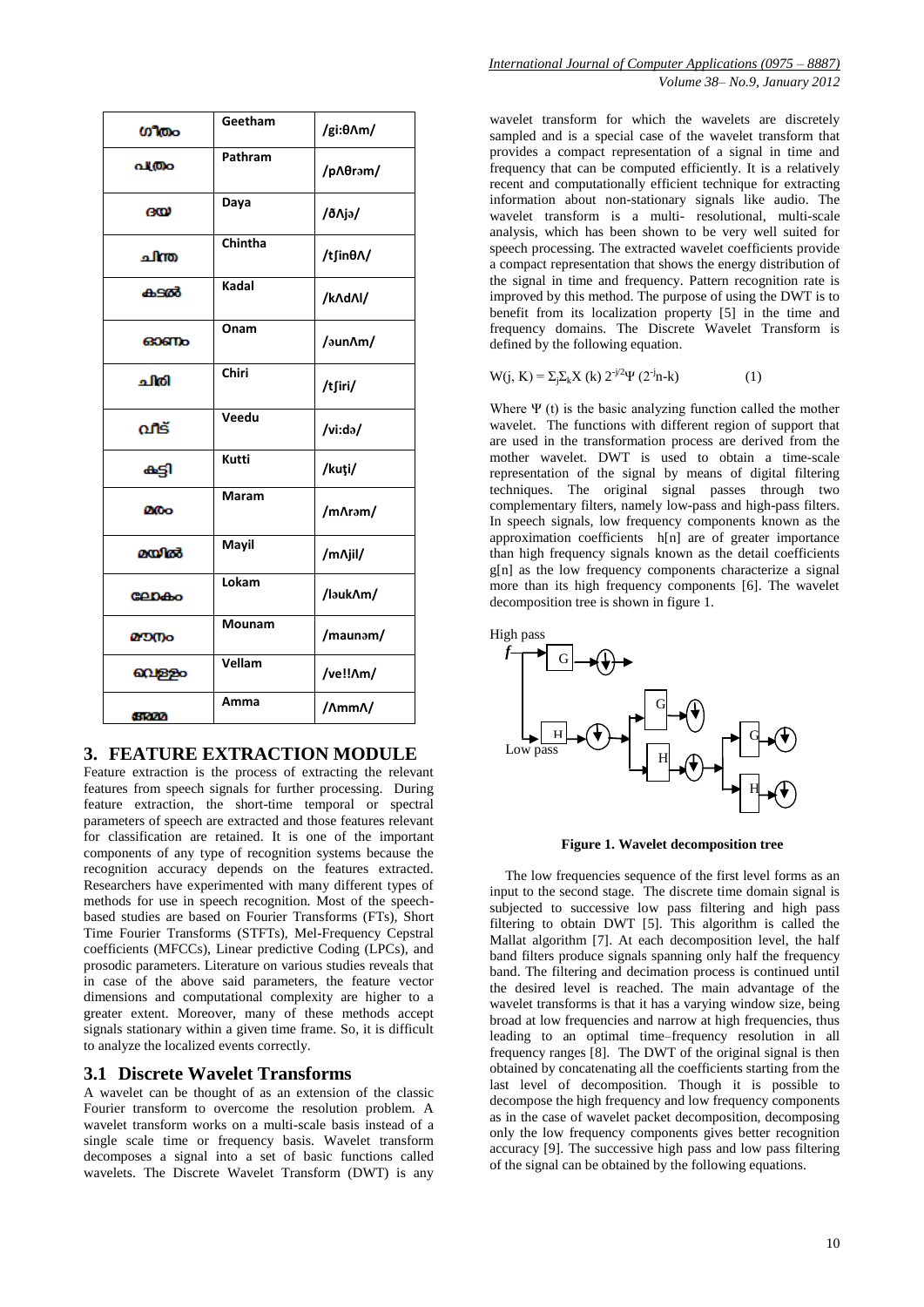$Y_{\text{high}}[k] = \sum_{n} X[n]g[2k-n]$  (2)  $Y_{\text{low}}[k] = \sum_{n} X[n]h[2k-n]$  (3)

Where Y  $_{\text{high}}$  (detail coefficients) and Y  $_{\text{low}}$  (approximation coefficients) are the outputs of the high pass and low pass filters obtained by sub sampling by 2 [10]. Here the time resolution is halved, but since the output has half the frequency band of the input, the frequency resolution has been doubled. The filter analysis block diagram is given in figure 2.



**Figure 2. Filter Analysis block diagram**

 DWT is also related to a multi-resolution framework. Now, DWT is more popular in the field of Digital Signal Processing (DSP) due to its multiresolution capability [11]. Also it has the property of constant Q, which is one of the demands of many signal processing applications, especially in the processing of the speech signals as human's hearing system is constant Q perceptional [12].

## **4. SPEECH CLASSIFICATION MODULE**

Speech recognition is basically a pattern recognition problem. Pattern recognition deals with mathematical and technical aspects of classifying different objects. Pattern recognition is becoming increasingly important in the age of automation and information handling and retrieval. Since neural networks are good at pattern recognition, many early researchers applied neural networks for speech pattern recognition. During classification stage, decision is taken based on all the similarity measures after trained using information relating to known patterns and the similarity measured from the pattern. In this study also, neural networks are used as the classifier. Neural networks can perform pattern recognition; handle incomplete data and variability well.

# **4.1 Artificial Neural Networks**

Neural networks are an artificial intelligence method for modeling complex non-linear functions. Neural networks can be viewed as massively parallel computing systems consisting of an extremely large number of simple processors called nodes with many interconnections. In the neural network mode, the nodes are artificial neurons and directed edges with weights are connections between neuron outputs and neuron inputs. Inspired by the human brain, neural network models attempt to use some organizational principles such as learning, generalization, adaptivity, fault tolerance etc. [13]. During the learning process, network architecture and connection weights are updated for proper classification. The main advantage of using neural networks is that they have the ability to learn complex nonlinear input-output relationships by using training procedures and adapting themselves to the data. Algorithms based on neural networks are well suitable for addressing speech recognition tasks. If  $x_1, x_2, x_3, \ldots, x_n$ are the inputs and  $w_1$ ,  $w_2$ ,  $w_3...w_n$  are the corresponding weights, then the total input to the next neuron or the output neuron I is calculated by the summation function

$$
I = w_1 x_1 + w_2 x_2 + \dots + w_n x_n = \sum_{I=1}^{n} w_i x_i
$$
 (4)

The result of the summation function, which is the weighted sum, is transformed to a working output through an algorithmic process called the activation function or the transfer function.

The feed-forward network is the most commonly used type of neural network used in the area of pattern classification, which includes multilayer perceptron. In this work, we use architecture of the Multi Layer Perceptron (MLP) network, which consists of an input layer, one or more hidden layers, and an output layer. The algorithm used in this case is the back propagation training algorithm. In this type of network, the input is presented to the network and moves through the weights and nonlinear activation functions towards the output layer, and the error is corrected in a backward direction using the error back propagation correction algorithm. After prolonged training, the network will eventually establish the input-output relationships through the adjusted weights on the network. After training the network, it is tested with the dataset used for testing. The recognition accuracy depends on the feature vectors obtained, training samples selected and the ability of the classifier to learn from these samples. The increasing acceptability of neural network models to solve pattern recognition problems has been mainly due to its low dependence on domain-specific knowledge relative to modelbased and rule-based approaches and due to the availability of efficient learning algorithms for users to implement [12].

## **5. EXPERIMENTAL RESULTS**

There are different types of wavelet families [5] such as Daubechies, Symmlet, Coiflet etc. Selection of the suitable wavelet and the number of decomposition levels play an important role in obtaining good recognition accuracy in speech recognition. Among the various wavelet bases, the most popular wavelets that represent foundations of Digital Signal Processing called the Daubechies wavelets are used because of its orthogonality property and efficient filter implementation [14]. In this paper, we are using db4 type of mother wavelet feature extraction purpose. The speech samples in the database are successively decomposed into approximation and detailed coefficients. The approximation coefficients from eighth level are used to create the feature vectors for each spoken word and the number of approximation coefficients obtained at the eighth level is twelve.

The feature vectors obtained using DWT are given as the input to the ANN classifier. Here we have divided the database into three. 70% of the data is used for training, 15% for validation and 15% for testing. MLP architecture is used for the classification scenario. Using this network, the classifier could successfully recognize the spoken words. After testing, the corresponding accuracy of the isolated spoken words is obtained. The results obtained clearly shows the efficiency of neural networks in classifying the extracted coefficients. Results obtained using DWT and ANN is given below. The original signal and various decomposition level coefficient values of 5 Malayalam words geetham, thamara, maram, vellam and amma are shown in figure 3 and the performance analysis based on error percentage is given in table 2.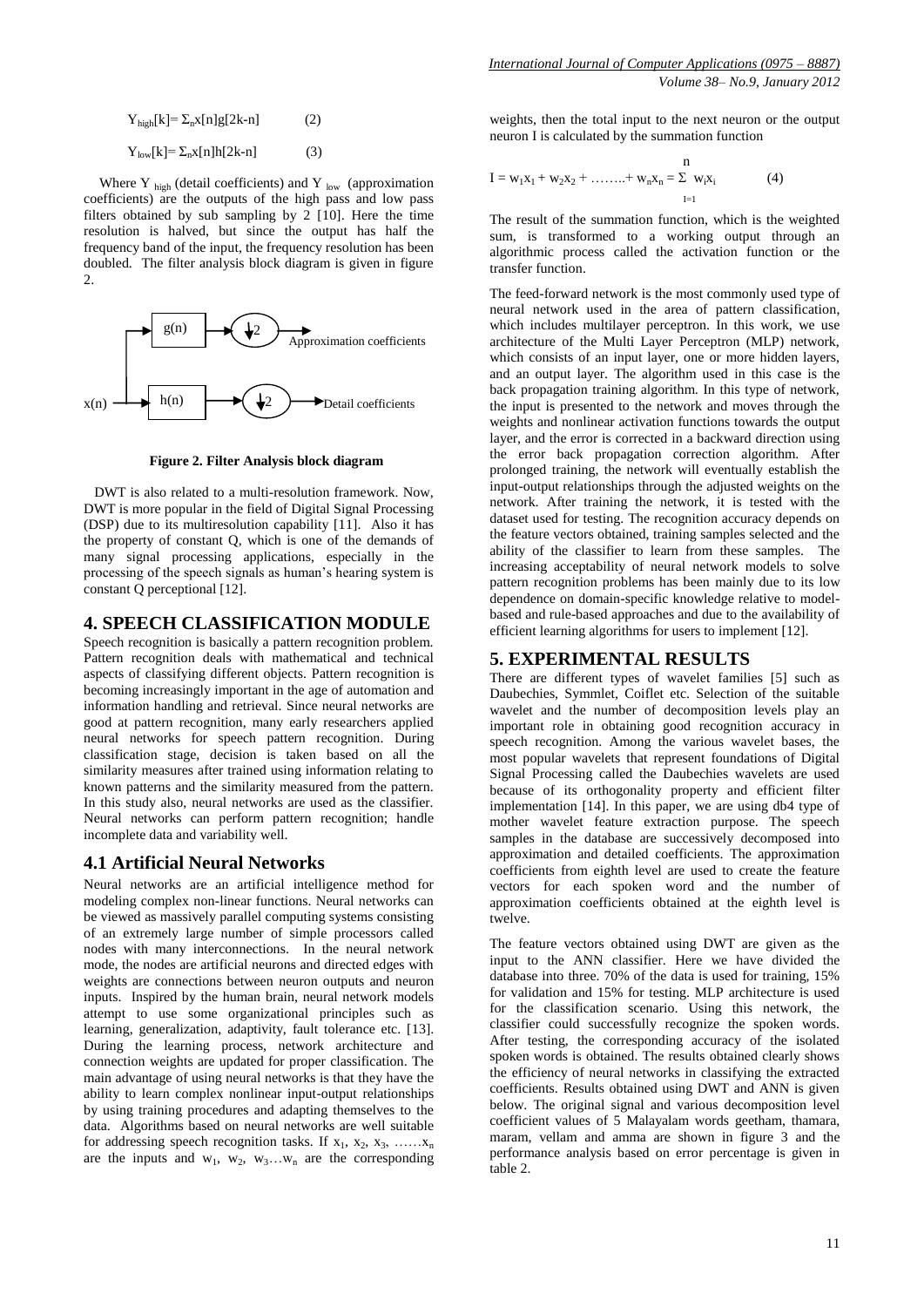



**Figure 3. Different decomposition levels of spoken words**

**Table 2. Performance Analysis based on Error Percentage**

|                | <b>Mean Squared Error</b><br>(MSE) | Percent<br>(%E) | error |
|----------------|------------------------------------|-----------------|-------|
| Training       | 5.29349 e-3                        | 11.57           |       |
| Validation     | 4.0099 e-3                         | 9.33            |       |
| <b>Testing</b> | 4.67599 e-3                        | 10.00           |       |

By using Discrete Wavelet Transforms as the feature extraction tool and Artificial Neural Networks as classifier, the overall recognition accuracy obtained is 90%.

## **6. CONCLUSION AND FUTURE WORK**

In this paper, an Automatic Speech Recognition system is designed for isolated spoken words in Malayalam using discrete wavelet transforms and artificial neural networks. A better performance of identification with high recognition accuracy of 90% is obtained from this study. The computational complexity and feature vector size is successfully reduced to a great extent by using discrete wavelet transforms. Thus a wavelet transform is an elegant tool for the analysis of non-stationary signals like speech. The